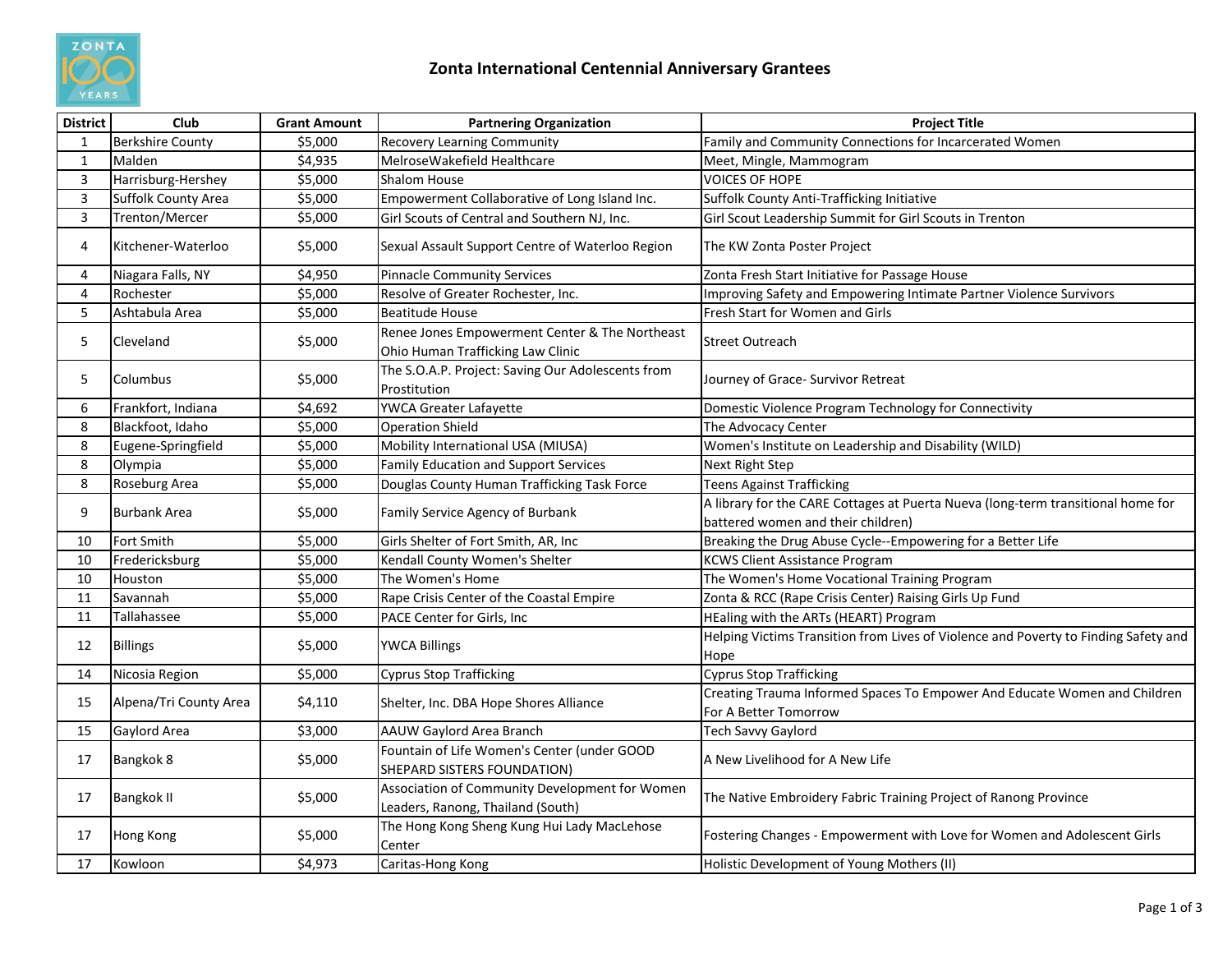

| <b>District</b> | Club                           | <b>Grant Amount</b> | <b>Partnering Organization</b>                                             | <b>Project Title</b>                                                                                                                             |
|-----------------|--------------------------------|---------------------|----------------------------------------------------------------------------|--------------------------------------------------------------------------------------------------------------------------------------------------|
| 17              | Las Pinas                      | \$5,000             | Junior Chamber International (JCI) Perlas Pasay                            | am P.I.N.A.Y (Powered, Inspired, and Nurtured Adult and Young women)                                                                             |
| 17              | Makati-Ayala                   | \$5,000             | <b>CAMELEON Association Inc.</b>                                           | IT Education for girl survivors of sexual abuse Zonta's Gift to Resiliency                                                                       |
| 17              | Mandaluyong-San Juan 1         | \$5,000             | True Love Waits Philippines Inc.                                           | Breaking the Status Quo: Teenage/Child Marriage, Unwanted Teen Pregnancy and<br>Foregone Opportunities and The Key to Proper Teenage Parenting   |
| 17              | <b>Metro Greenhills</b>        | \$5,000             | Philippine Children's Ministries Network                                   | Bangsamoro Women Recovery from War Initiatives                                                                                                   |
| 17              | <b>New Territories</b>         | \$5,000             | Teen's Key                                                                 | Teen's Key "Young Women Development Network" Young Mother Project,<br>sponsored by Zonta Club of the New Territories                             |
| 18              | Abidjan                        | \$3,000             | FORMATION SANITAIRE URBAINE À BASE<br>COMMUNAUTAIRE DE GESCO- YOPOUGON     | GESCO Women's Listening, Awareness and Orientation Center                                                                                        |
| 18              | Ibadan I                       | \$5,000             | Help for Mankind Initiative                                                | Empowerment and sensitization of Yemetu teenage girls against early child<br>marriage, abuse and sustainable skills acquisition                  |
| 18              | Ibadan II                      | \$5,000             | Blue Gate Public Health Promotion Initiative                               | Empowerment of Female Sex Workers Living with HIV/AIDS with Vocational Skill to<br>Reduce their Financial Dependence on Sex Work                 |
| 18              | Ouagadougou                    | \$4,935             | PUGSADA (Association for Young Girl Support and<br>Stimulation)            | Project aimed at reducing the number of forced child marriages in the municipality<br>of Boussouma, province of Sanmatenga, North-Centre region. |
| 20              | Vantaa II                      | \$5,000             | The Finnish Federation of Graduate Women, Vantaa<br><b>Branch</b>          | Let's Work Together                                                                                                                              |
| 22              | <b>Brisbane City Heart</b>     | \$5,000             | Anglicare Southern Queensland                                              | Zonta Food Bank Mobile Kitchen                                                                                                                   |
| 22              | <b>Brisbane East Inc</b>       | \$5,000             | National Association for Prevention of Child Abuse<br>and Neglect (NAPCAN) | LoveBites                                                                                                                                        |
| 22              | <b>Brisbane Metro Breakfas</b> | \$2,541             | Women's Community Aid Association (WCAA)                                   | Enhancing Connections: Resourcing Women to get Online                                                                                            |
| 22              | Ipswich                        | \$5,000             | Access Community Service LTD, for Ipswich<br><b>Community Hubs</b>         | 'Standing up" - Women's Cultural Event                                                                                                           |
| 23              | <b>Adelaide Flinders</b>       | \$3,000             | Zahra Foundation Australia                                                 | Food for Thought.                                                                                                                                |
| 23              | Bendigo                        | \$5,000             | Bendigo Community Health Services Limited                                  | Building the Health Literacy and Quality of Life for Refugee Women                                                                               |
| 23              | <b>Bunbury Inc</b>             | \$2,544             | South West Refuge Inc                                                      | The Zonta Room: Supporting Women in Flight                                                                                                       |
| 23              | Melbourne's East               | \$4,590             | Emerge Women and Children's Suport Network                                 | Y.E.W. 'Young Empowered Women'.                                                                                                                  |
| 24              | <b>Cumberland West</b>         | \$4,884             | Parramatta Mission                                                         | Supply of equipment for mothers and their babies who are at risk of, or<br>experiencing homelessness.                                            |
| 24              | Macarthur Inc                  | \$4,856             | <b>BaptistCare Housing and Retirement</b><br>Living/Campbelltown-Macarthur | Making Change by Education - Development of a Training Package                                                                                   |
| 24              | Orange Inc.                    | \$4,925             | <b>Housing Plus</b>                                                        | Zonta Wellness Retreat                                                                                                                           |
| 25              | Chattogram                     | \$5,000             | Ensure Legal Support through Local Movement &<br>Action-ELLMA              | Reducing of Gender based Violence through vocational training and legal support                                                                  |
| 25              | Colombo IV                     | \$5,000             | Without Borders Sri Lanka                                                  | Inspire Lab                                                                                                                                      |
| 25              | Dhaka III                      | \$5,000             | <b>ActionAid Bangladesh</b>                                                | Happy Home for 100 displaced girls from 7-18 years                                                                                               |
| 25              | Kandy                          | \$4,400             | Centre for Handicapped (CFH)                                               | 'Grant A Smile"-Reaching out to women and girls with disabilities                                                                                |